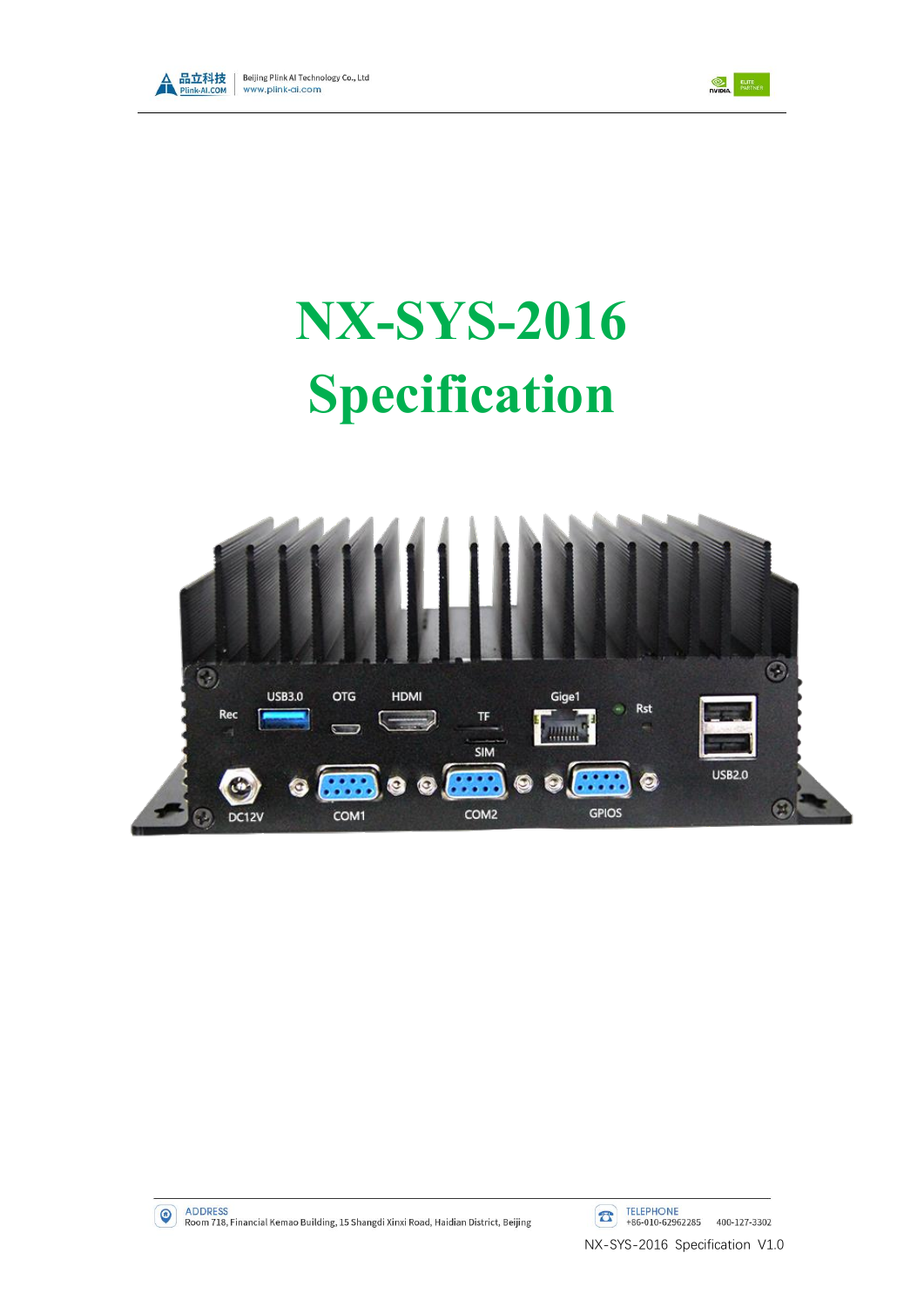



## **Document History**

| <b>Version</b> | Data        | <b>Description of Change</b> |  |
|----------------|-------------|------------------------------|--|
| V1.0           | May 5, 2022 | <b>Initial Release</b>       |  |

ADDRESS<br>Room 718, Financial Kemao Building, 15 Shangdi Xinxi Road, Haidian District, Beijing

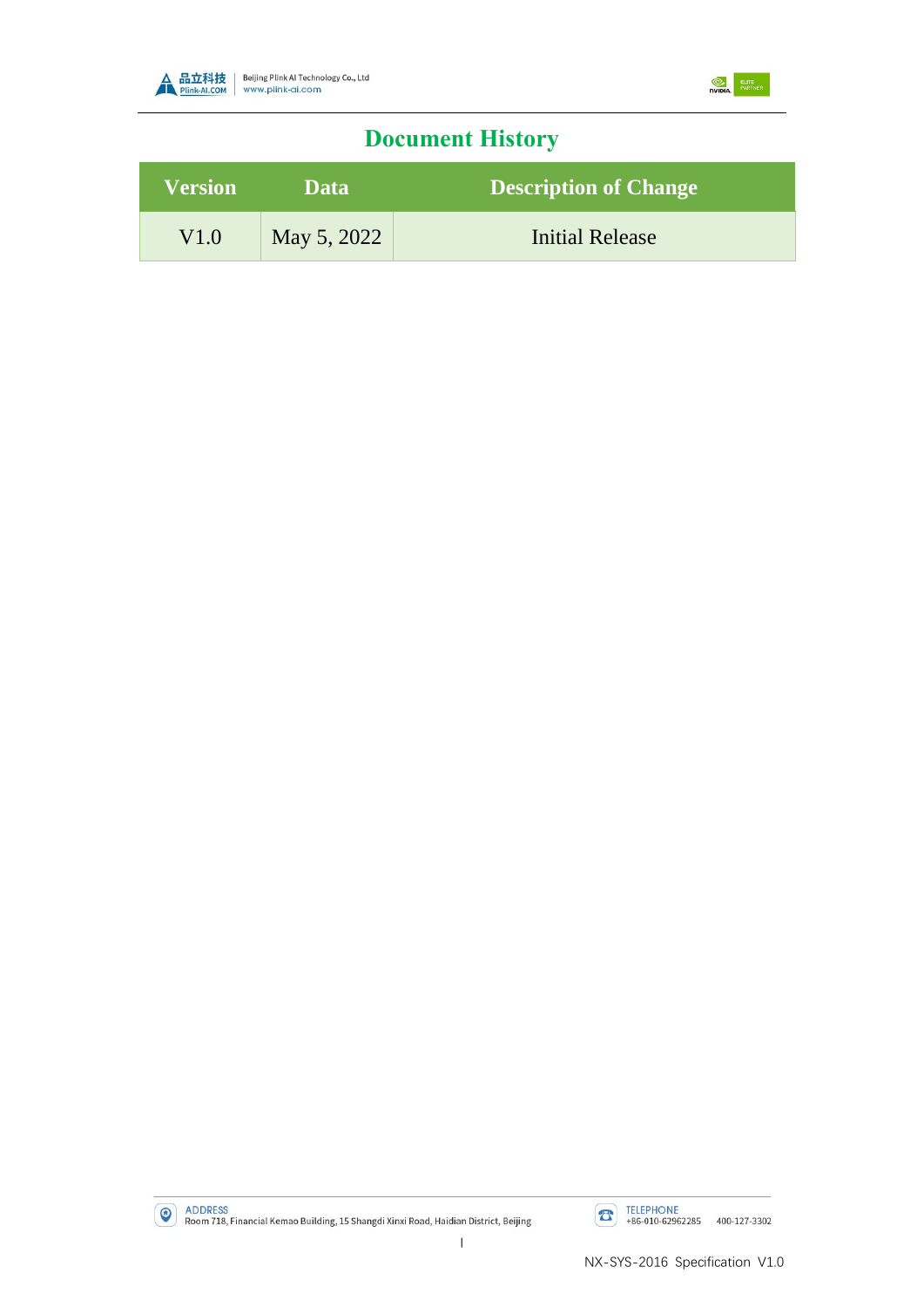





Electronic components and circuits are very sensitive to electrostatic discharge, although the company will do anti-static protection design on the main interface of the board when designing circuit board products, but it is difficult to do anti-static safety protection for all components and circuits. Therefore, it is recommended to follow ESD safety precautions when handling any circuit board component. ESD protection measures include but are not limited to the following:

➢ During transportation or storage, place the card in an ESD bag and do not take it out until installation.

➢ Release the static electricity before touching the board. Wear a discharge grounding wrist strap.

- ➢ Operate the circuit board only in electrostatic discharge safety area.
- ➢ Avoid moving circuit boards in carpeted areas.
- ➢ Avoid direct contact with electronic components on the board by edge contact.

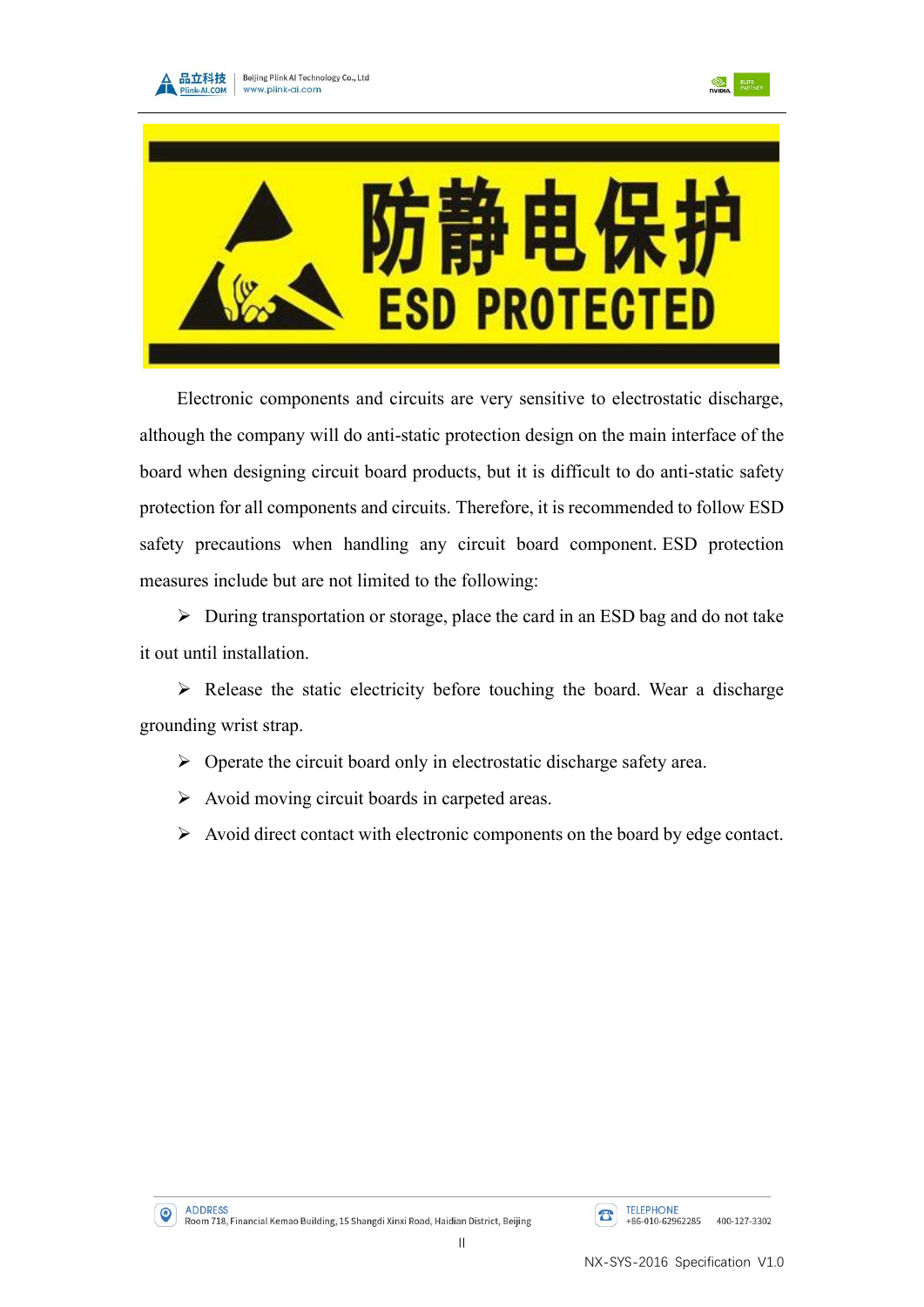



## **Table of Contents**

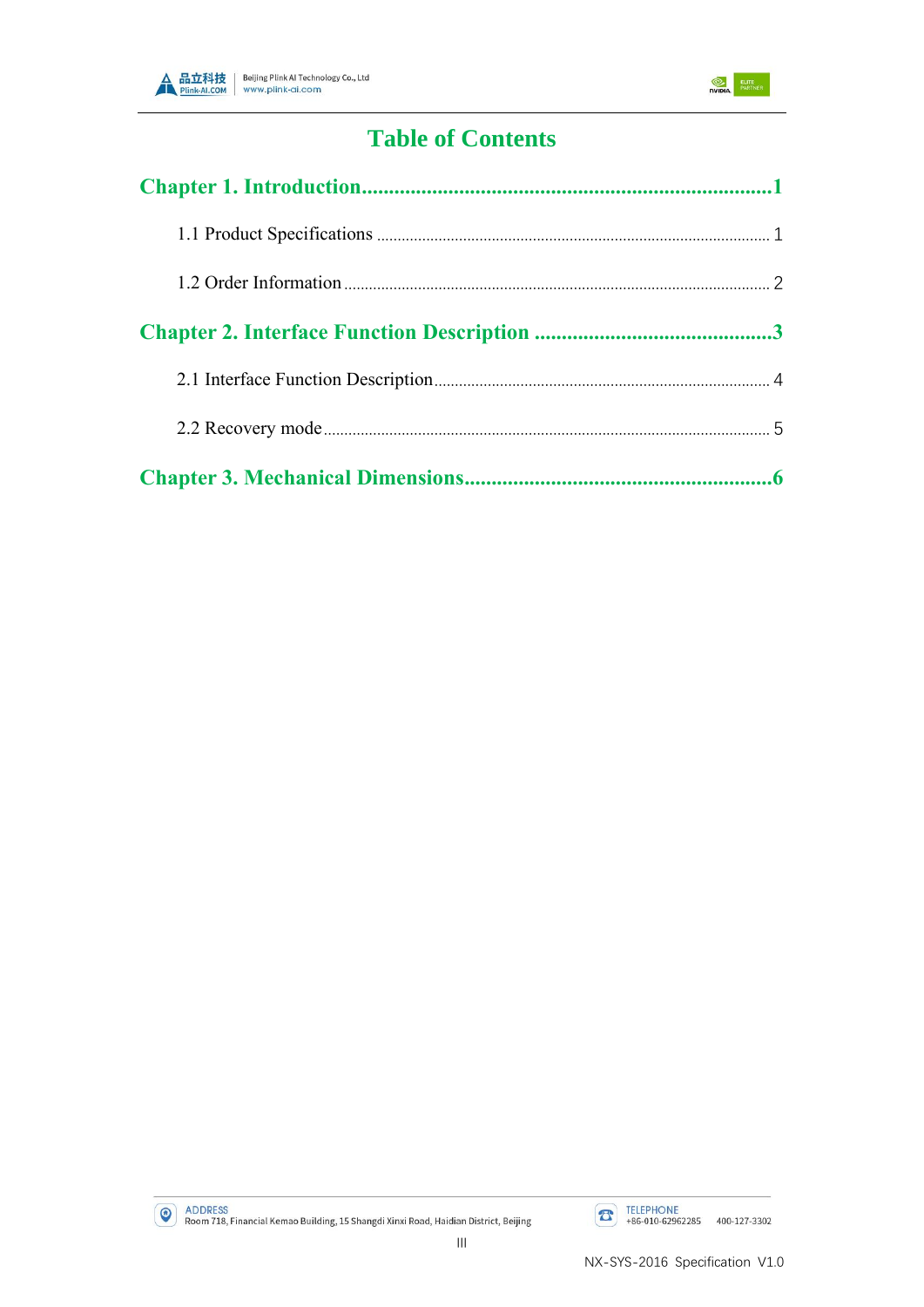



### <span id="page-4-0"></span>**Chapter 1. Introduction**

NX-SYS-2016 is collocation NVIDIA® Jetson™ Xavier NX series module Compact AI embedded Industrial computer. Deploy applications for Industry. The electrostatic safety protection design is carried out for the main interfaces ,High reliability power supply application scheme is adopted, The input power supply has overvoltage and reverse polarity protection functions ,Rich external interfaces ,All internal interface carrier devices adopt wide temperature model.

NX-SYS-2016 Large size heat sink, Red copper boss is used inside highperformance heat pipe for uniform heat design .It has good heat conduction and heat dissipation performance, The machine can adapt to higher ambient temperature.

 $NX-SYS-2016$ Standard type can chose  $1/3/5$  Gigabit Ethernet, If need to increase USB3.0、SSD storage card、SATA、4Gcommunication module、Video capture/output card、ADAC acquisition card、Multi serial card、Sound acquisition\output card、multifunction IO card ETC. Please contact our sales.

NVIDIA® Jetson Xavier™ NX, On 20W power provide 21 TOPS, 384 CUDA Cores、 48 Tensor Cores、 2 NVDLA engines, 6 ARM CPU core、8 GB 128-bit LPDDR4x 51.2GB/s Memory, can run multiple network models at the same time.

#### <span id="page-4-1"></span>**1.1 Product Specifications**

- ➢ Factory pre-installed Xavier NX module
- ➢ One USB3.1 Type A Connector
- ➢ Two USB2.0 Type A Connector
- ➢ One Micro USB Connector
- $\triangleright$  Chose 1/3/5 Gigabit Ethernet (10/100/1000 BASE-T) RJ45 Connector
- $\triangleright$  One HDMI 2.0 Interface (MAX 6Gbps, 24bpp, 4096x2160@60Hz)
- $>$  32GB ~ 1TB SSD Extended storage
- ➢ One micro TF Card Slot
- ➢ One Nano SIM Card Slot
- ➢ Automatically turn on after power on
- ➢ Board Reset、Recovery button
- ➢ One Board Receiving transmitter CAN bus interface
- ➢ Two RS-232 level serial port
- $\triangleright$  Three 3.3V Programmable GPIO, One 3.3V Strong driving ability Programmable GPO

**TELEPHONE**  $\boxed{\mathbf{B}}$ +86-010-62962285 400-127-3302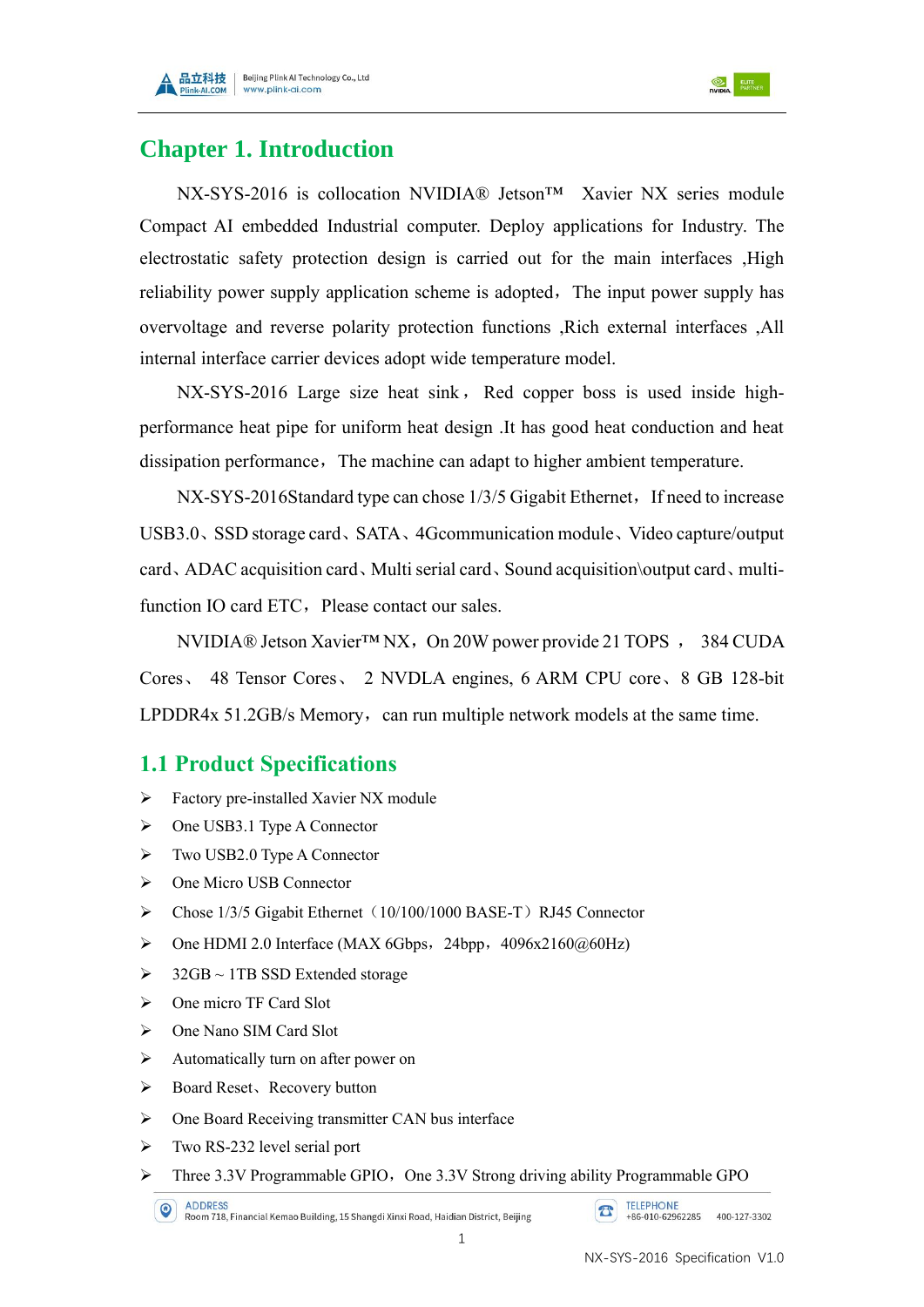



- $\triangleright$  Size: 190mm×160mm×76.3mm
- $\triangleright$  Power: DC +9V~+24V
- ➢ Working temperature:-25~+65℃

#### <span id="page-5-0"></span>**1.2 Order Information**

| <b>Model</b>       | <b>Function</b>                                      |  |  |  |  |
|--------------------|------------------------------------------------------|--|--|--|--|
| <b>NX-SYS-2016</b> | NVIDIA® Jetson <sup>TM</sup> Xavier NX series module |  |  |  |  |
|                    | Compact AI embedded Industrial computer.             |  |  |  |  |

Taobao Store Address: <https://shop333807435.taobao.com/>

Jingdong Store Address: <https://mall.jd.com/index-11467104.html?from=pc>

Ali International Station Address: <https://plink-ai.en.alibaba.com/>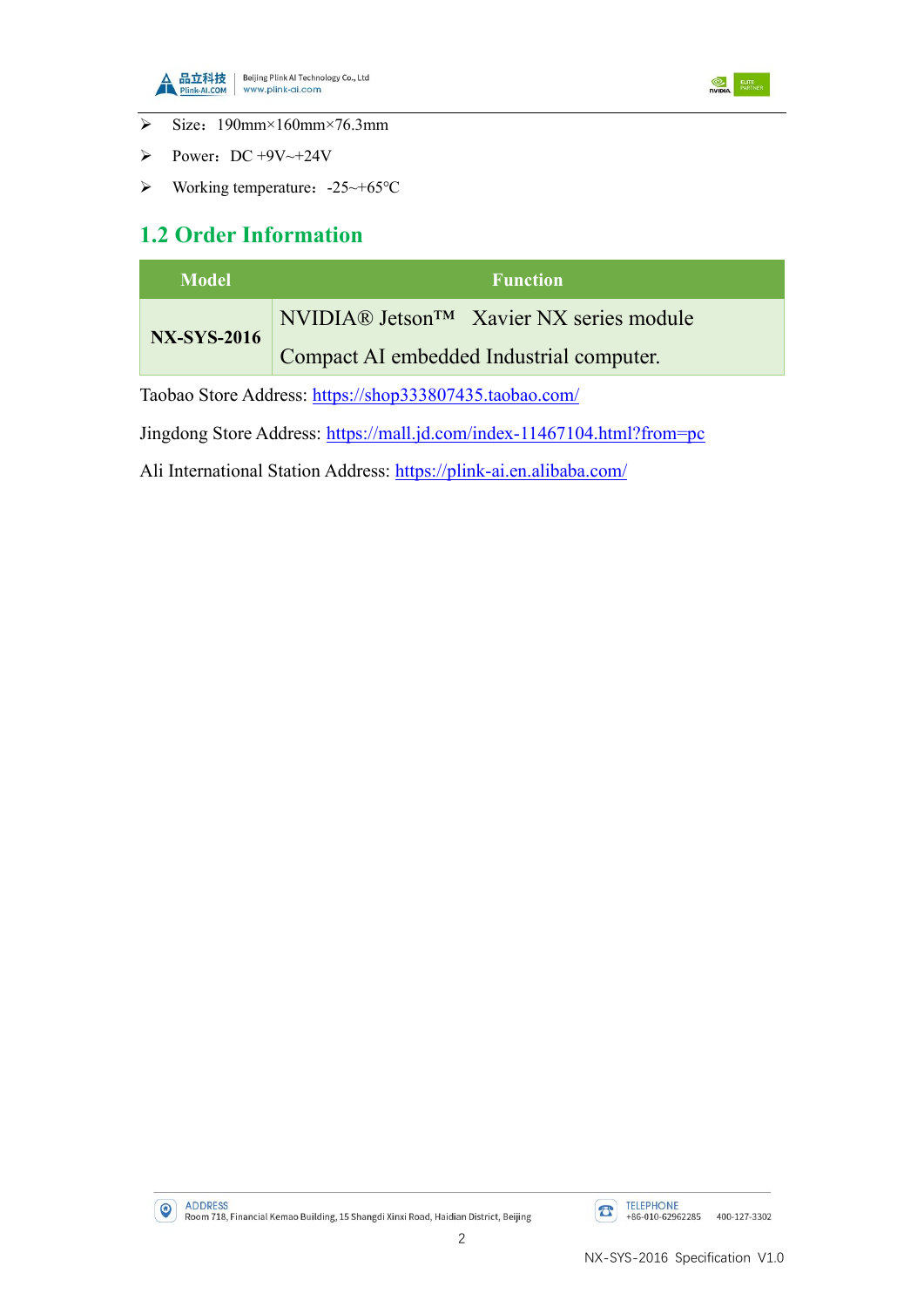



## <span id="page-6-0"></span>**Chapter 2. Interface Function Description**



NX-SYS-2016 Front interface indication diagram



NX-SYS-2016 Back interface indication diagram

**1988** ADDRESS<br>Room 718, Financial Kemao Building, 15 Shangdi Xinxi Road, Haidian District, Beijing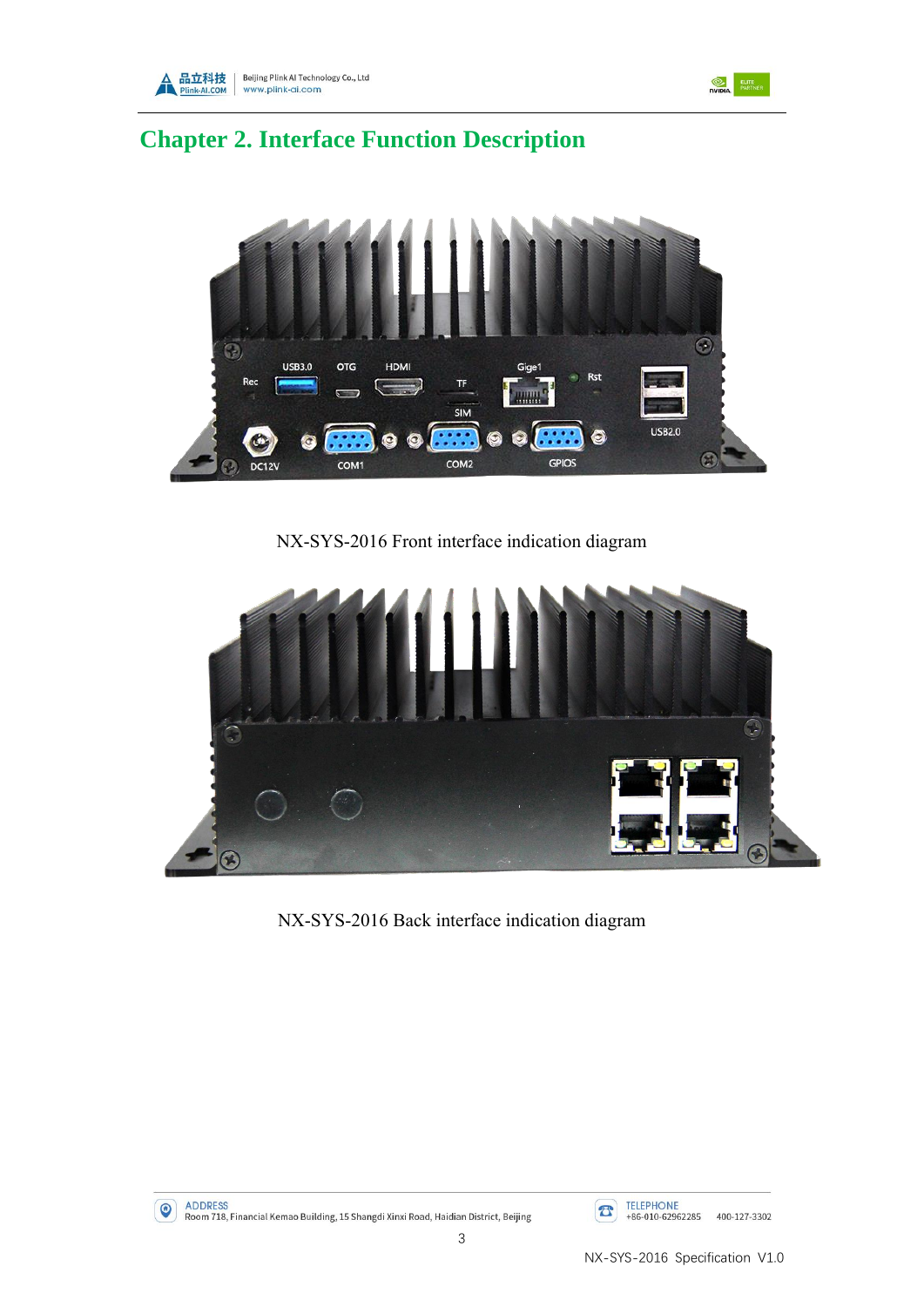



## <span id="page-7-0"></span>**2.1 Interface Function Description**

| <b>Connector</b>   | <b>Function Description</b>                                                                      |                   |                |            |  |  |
|--------------------|--------------------------------------------------------------------------------------------------|-------------------|----------------|------------|--|--|
| $9-24V$            | Lockable power input terminal                                                                    |                   |                |            |  |  |
| <b>OTG</b>         | Type-B Micro-USB interface, For system burning and OTG<br>function output.                       |                   |                |            |  |  |
| <b>USB</b>         | Type A Single layer USB3.1 Standard connector, double layer<br>USB2.0 Standard connector.        |                   |                |            |  |  |
| GigE               | 10/100/1000M RJ45 network interface                                                              |                   |                |            |  |  |
| <b>HDMI</b>        | Type A HDMI Display output interface                                                             |                   |                |            |  |  |
| <b>SIM</b>         | Nano SIM slot                                                                                    |                   |                |            |  |  |
| <b>TF</b>          | Micro TF slot                                                                                    |                   |                |            |  |  |
| <b>Power light</b> | Power indicator                                                                                  |                   |                |            |  |  |
| <b>COM1</b>        | DB9 connector, RS232 Level standard serial port, Corresponding<br>device file name: /dev/ttyTHS1 |                   |                |            |  |  |
| COM <sub>2</sub>   | DB9 connector, RS232Level standard serial port, Corresponding<br>device file name: /dev/ttyTHS0  |                   |                |            |  |  |
|                    | multi-function IO, DB9 connector.                                                                |                   |                |            |  |  |
|                    | 引脚                                                                                               | 信号                | 引脚             | 信号         |  |  |
|                    | $\mathbf{1}$                                                                                     | $+3.3V$           | $\overline{2}$ | CAN L      |  |  |
|                    | $\overline{3}$                                                                                   | CAN H             | $\overline{4}$ | <b>GND</b> |  |  |
|                    | 5                                                                                                | <b>GND</b>        | 6              | GPO1       |  |  |
| <b>GPIOs</b>       | $\overline{7}$                                                                                   | GPIO <sub>2</sub> | 8              | GPIO3      |  |  |
|                    | 9                                                                                                | GPIO4             |                |            |  |  |
|                    | Extended GPO1、GPIO2、GPIO3、GPIO4 sysfs Mapping                                                    |                   |                |            |  |  |
|                    | number is: 436, 422, 268, 393. GPIO High level voltage is                                        |                   |                |            |  |  |
|                    | 3.3V. GPO1 Only signal output IO, It can provide current that                                    |                   |                |            |  |  |
|                    | can directly light LED beads.                                                                    |                   |                |            |  |  |

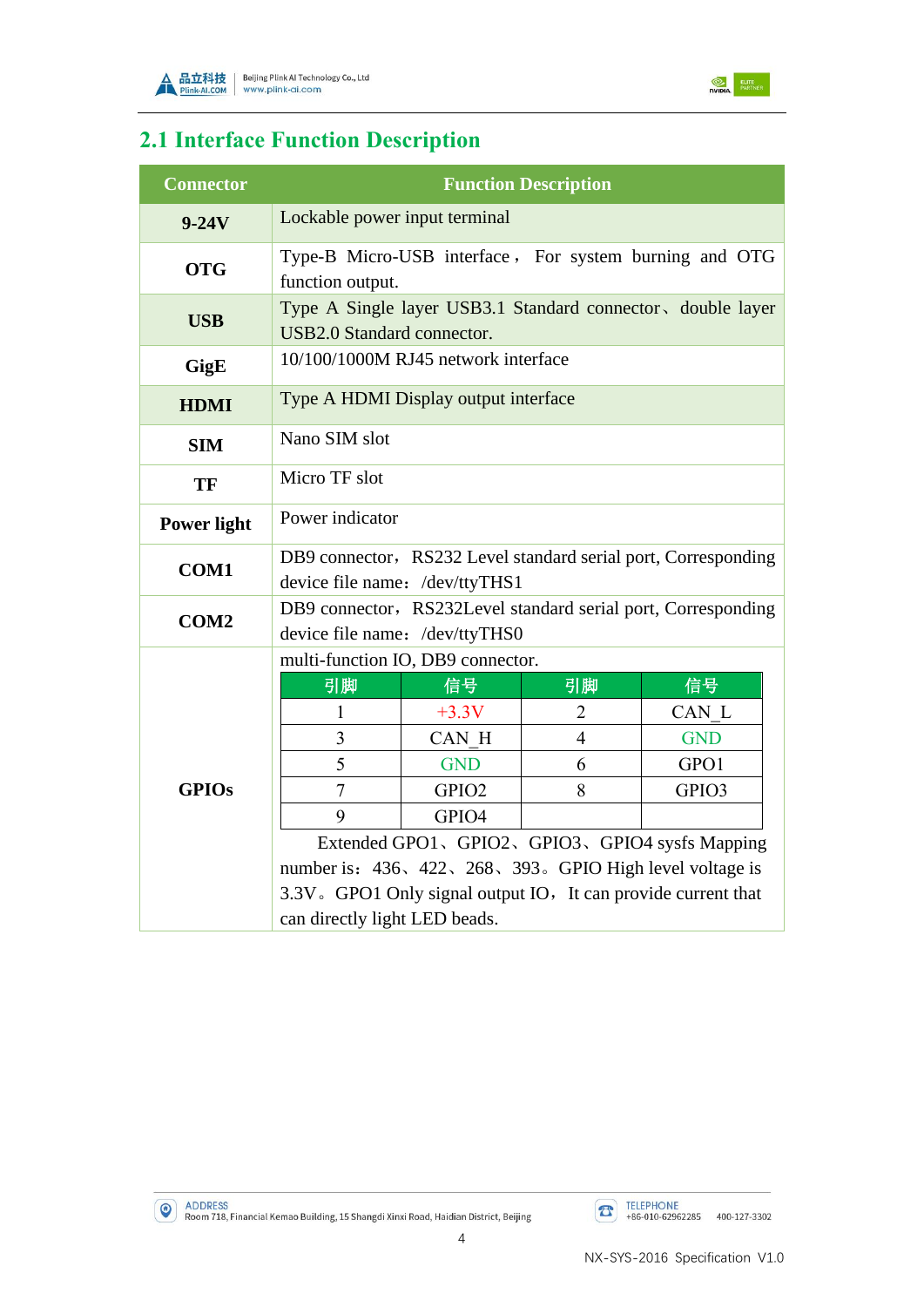



#### <span id="page-8-0"></span>**2.2 Recovery mode**

Jetson core module can work in normal mode and Recovery mode, in which file system update, kernel update, Boot Loader update, BCT update and other operations can be performed.

To enter the Recovery mode, perform the following steps:

(1) Turn off the system power supply.

(2) Use a micro-USB cable to connect NX-SYS-2016's Micro USB port with Jetson's development host USB port.

(3) Press and hold the RECOVERY button, plug in the system power supply, keep the button pressed for more than 3 seconds after the power is supplied, and then release the RECOVERY button.

(4) The system enters Recovery mode, and you can perform subsequent operations.